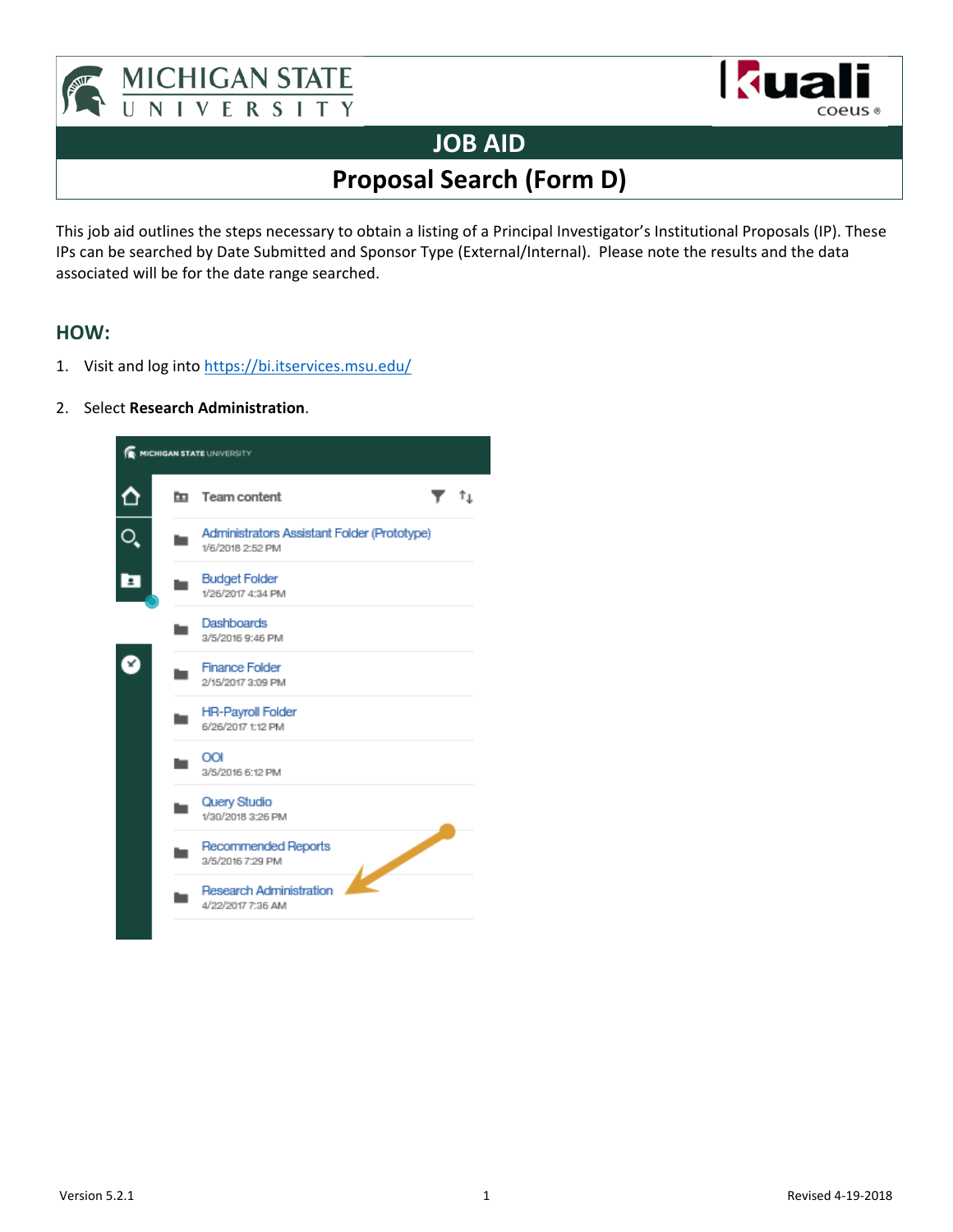3. Select **University RA Reports**.



4. Select **Institutional Proposal**.



5. Select **Proposal Form D ‐ RA028**



- 6. Complete the following report prompts:
	- a. Enter a **Date Range** based on the **Institutional Proposal submission date (or OSP accepted date)**
	- b. Select a **Sponsor Type** (either External or Internal). Note that Internal proposals will display if the Unit running the internal competition required the Institutional Proposal to be routed in the KC Research Administration system.
	- c. Select a **Form Type** (either Official or Detailed‐ see below for a description of the added fields in the detailed report)
	- d. Enter a **Principal Investigator** name in the Keywords field and click **Search**. Select the **Principal Investigator's** name from the search results in the Choice field.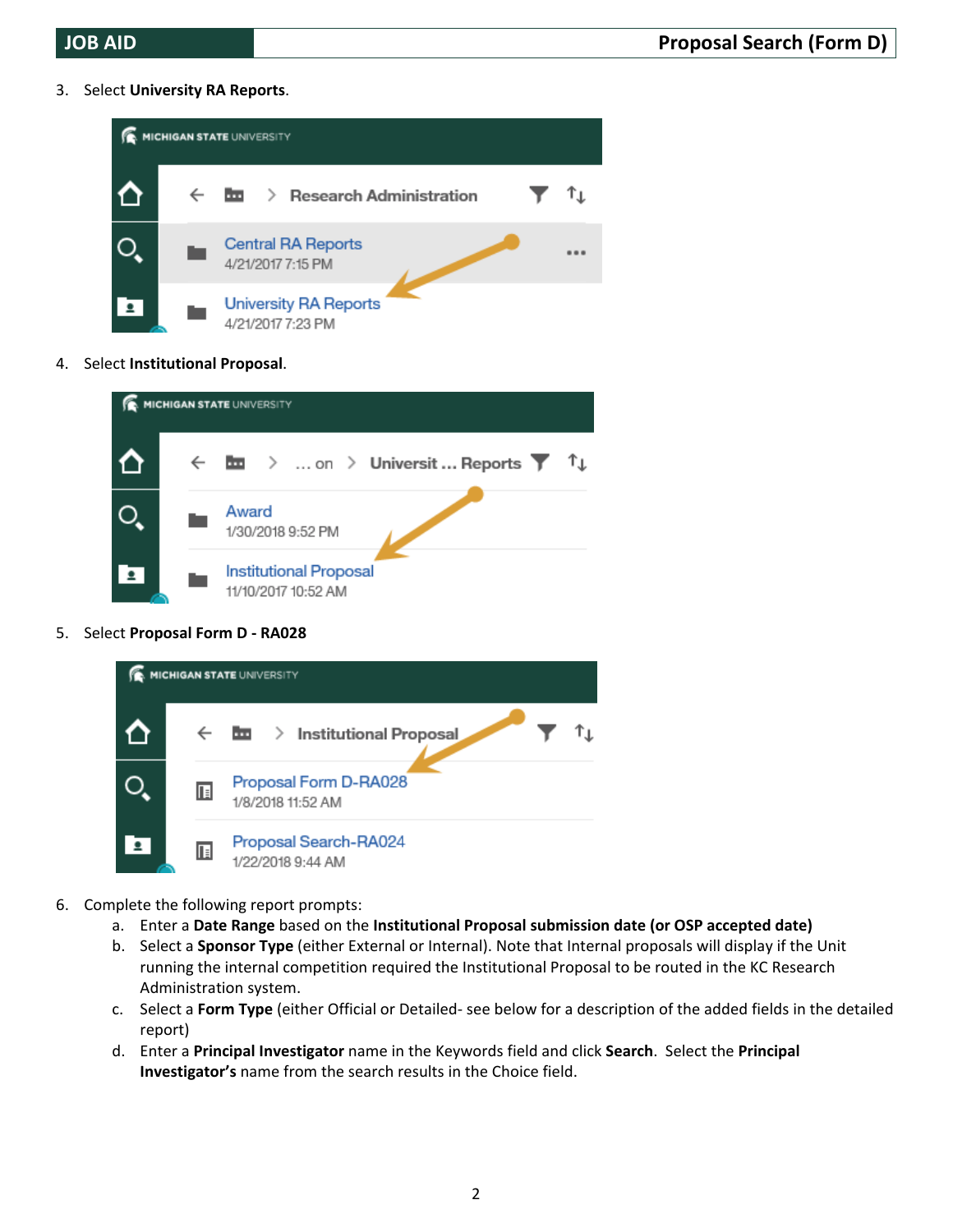7. Select **Finish** to run the report.

|                           | MICHIGAN STATE UNIVERSITY           | $(\blacktriangleright)$                                               | Proposal Form D-RA028 $\vee$                                                                                                                                                                                                                                                                                                                                                                                                                                                    |                                                                                                                                                                    |
|---------------------------|-------------------------------------|-----------------------------------------------------------------------|---------------------------------------------------------------------------------------------------------------------------------------------------------------------------------------------------------------------------------------------------------------------------------------------------------------------------------------------------------------------------------------------------------------------------------------------------------------------------------|--------------------------------------------------------------------------------------------------------------------------------------------------------------------|
| ⇧<br>$\mathsf{O}_\bullet$ | <b>MICHIGAN STATE</b><br>UNIVERSITY |                                                                       | <b>Proposal Form D-RA028</b>                                                                                                                                                                                                                                                                                                                                                                                                                                                    | <b>MICHIGAN STATE</b><br>UNIVERSITY                                                                                                                                |
| $\overline{2}$<br>22<br>☎ |                                     |                                                                       | Select Institutional Proposal Create Date:<br>From:<br>▦・<br>Jan 1, 2013<br>To:<br>▦<br>Dec 31, 2017                                                                                                                                                                                                                                                                                                                                                                            |                                                                                                                                                                    |
|                           |                                     | Select Sponsor Type:<br>External Sponsors<br><b>Internal Sponsors</b> | Select Principal Investigator:<br><b>Keywords:</b><br>Type one or more keywords separated by spaces.<br>Search <sub>ol</sub><br>smith<br>Options<br><b>Choice:</b><br>Smith, Alan (alsmith)<br>Smith, Aminda (amsmith)<br>Smith, Amy (smit1426)<br>Smith, Ann (annsmith)<br>Smith, Barbara (bsmith)<br>Smith, Benjamin (bensmith)<br>Smith, BetsAnn (bas)<br>Smith, Brian (smithbmd)<br>Smith, Christopher (smithc28)<br>Smith, Daniel (smit2030)<br>Smith, Danielle (smit2208) | Select Form Type*:<br>Form D Official<br>Form D Detailed<br>* Form D Detailed will<br>include Sponsor Types,<br><b>Proposal Dates and</b><br>numerous Cost fields. |
|                           |                                     |                                                                       | Search and Select prompts only return 200 values use<br>options to refine search results. Reference reprins are<br>available within university wide folders.<br>Finish<br>Cancel                                                                                                                                                                                                                                                                                                |                                                                                                                                                                    |

## **FIELD NAMES AND DESCRIPTIONS:**

- **•** Institutional Proposal Form D Official returns:
	- 1. Project Role Description (*Principal Investigator, Co‐Investigator, Key Person*)
	- 2. Additional Investigators (*Names and Roles*)
	- 3. MAU (*Major Administrative Unit/Responsibility Center/College*)
	- 4. PI Unit (*Department that is receiving F&A credit‐ there may be more than one*)
	- 5. Proposal Status Description (*Expired/Unfunded/Funded/Pending/Etc.*)
	- 6. Activity Type (*Research/Education/Instruction/Fellowship/Etc.*)
	- 7. Sponsor Name *(Grantor)*
	- 8. Prime Sponsor Name (*Name of entity where funding originated*)
	- 9. Date Submitted (*The day in which the proposal was submitted to the Sponsor. This is equivalent to the day the proposal was accepted by OSP)*